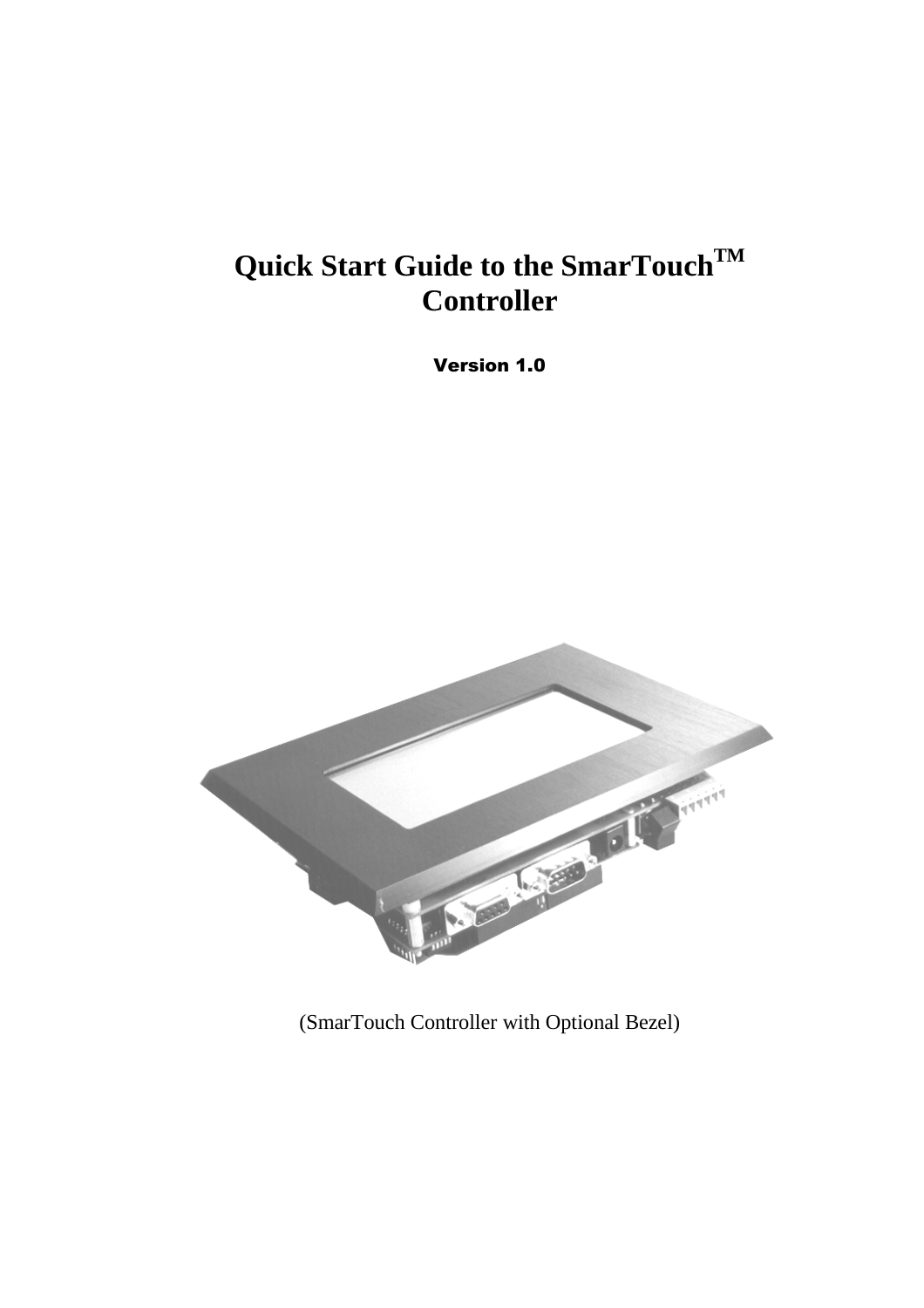# Table of Contents

| Introduction                                              | 2  |
|-----------------------------------------------------------|----|
| Getting to Know Your SmarTouch Hardware                   | 2  |
| Overview of the SmarTouch Controller Hardware             | 3  |
| Establishing Communications with the SmarTouch Controller | 5  |
| Installing Your Control C Compiler                        | 7  |
| Programming the SmarTouch Controller Using Control C      | 8  |
| Let's Compile a C Program                                 | 8  |
| Download a C Program to the SmarTouch Controller          | 9  |
| Run the Program                                           | 9  |
| Programming the SmarTouch Controller Using QED-Forth      | 10 |
| Download a Forth Program to the SmarTouch Controller      | 11 |
| Run the Program                                           | 11 |
| Appendix A: High Current Drivers                          | 12 |
| Appendix B: Guide to the QED Manuals                      | 13 |
| Appendix C: Schematic of the Graphics Interface Board     | 15 |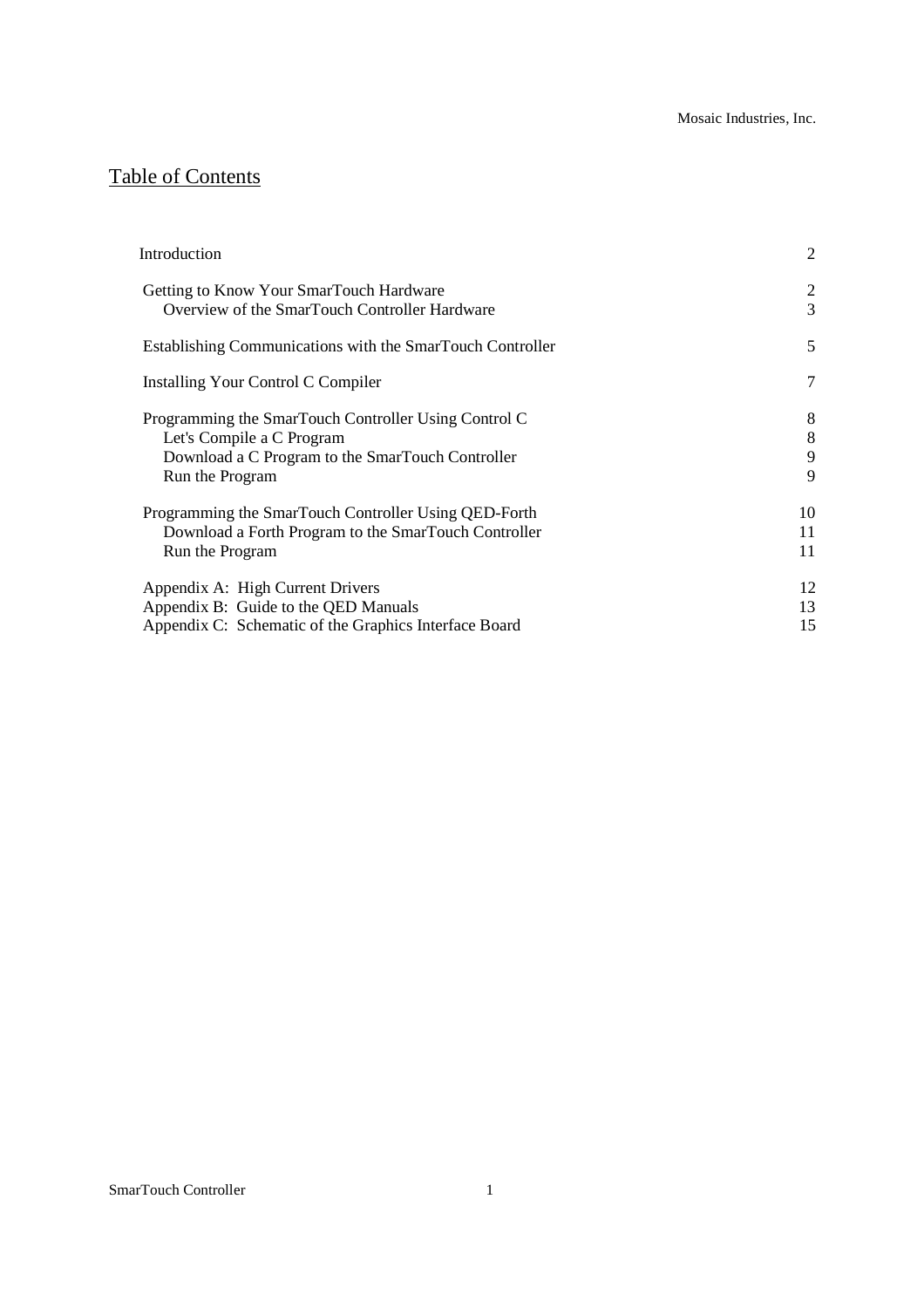## Introduction

Congratulations! With your purchase of the SmarTouch Starter Kit, you have at your fingertips powerful software development tools, an I/O rich computer, and a graphical user interface. This gives you a tremendous head start on your instrument development project.

The SmarTouch Starter Kit includes the QED-Flash Board with 128K of battery-backed RAM and 256K of non-volatile flash, 128x240 pixel graphics display with cold cathode fluorescent (CCFL) backlight, 4 row by 5 column transparent touchscreen overlay, plus QED and Motorola manuals, power adapter and serial cable.

The heart of the SmarTouch Controller is the QED-Flash Board, a double sided surface mount controller that integrates many hardware and software functions in a compact package. The board includes digital input/output (I/O), counting and timing signals, high-current driver outputs, keypad and display interfaces, dual serial ports, 8-bit analog to digital (A/D) conversion, 12-bit A/D, and 8 bit digital to analog conversion. Up to 256 kilobytes of memory can be installed on the board. The onboard QED-Forth development firmware includes a high level language, assembler, debugging environment, multitasker, math library, and a comprehensive set of device drivers. These built-in functions make it very easy to get the most out of your board's computational and I/O capabilities.

The following sections guide you through the SmarTouch Controller's hardware and explain how to establish communications with the SmarTouch Controller, install your compiler (if you are programming in C), and compile and run a program.

# Getting to Know Your SmarTouch Hardware

This section describes all of the hardware that is included with the SmarTouch Starter Kit as well as a brief description about each of the important components.

In addition to this document, the following items are included in your SmarTouch Starter Kit:

| Quantity | Part #    | Description                                 |
|----------|-----------|---------------------------------------------|
|          | STSK-1    | SmarTouch Controller.                       |
|          | PCC9-232  | 9 Pin PC Serial Cable.                      |
|          | PS-6V     | 6 Volt Power Supply.                        |
|          | Demo Disk | IBM PC Compatible diskette with sample QED- |
|          |           | Forth programs and QEDTerm Program.         |
|          | $Doc-1$   | <b>QED Hardware Manual.</b>                 |
|          |           | The QED-Flash Board                         |
|          | MAN-HC11  | Motorola 68HC11 Reference.                  |
|          |           | Motorola 68HC11F1 Reference.                |

The separately purchased Control C compiler package includes the following items:

 Getting Started with the QED Board Using the Control C Programming Language. QED Control C Glossary. QED Control C compiler diskettes. Compact WinEdit manual.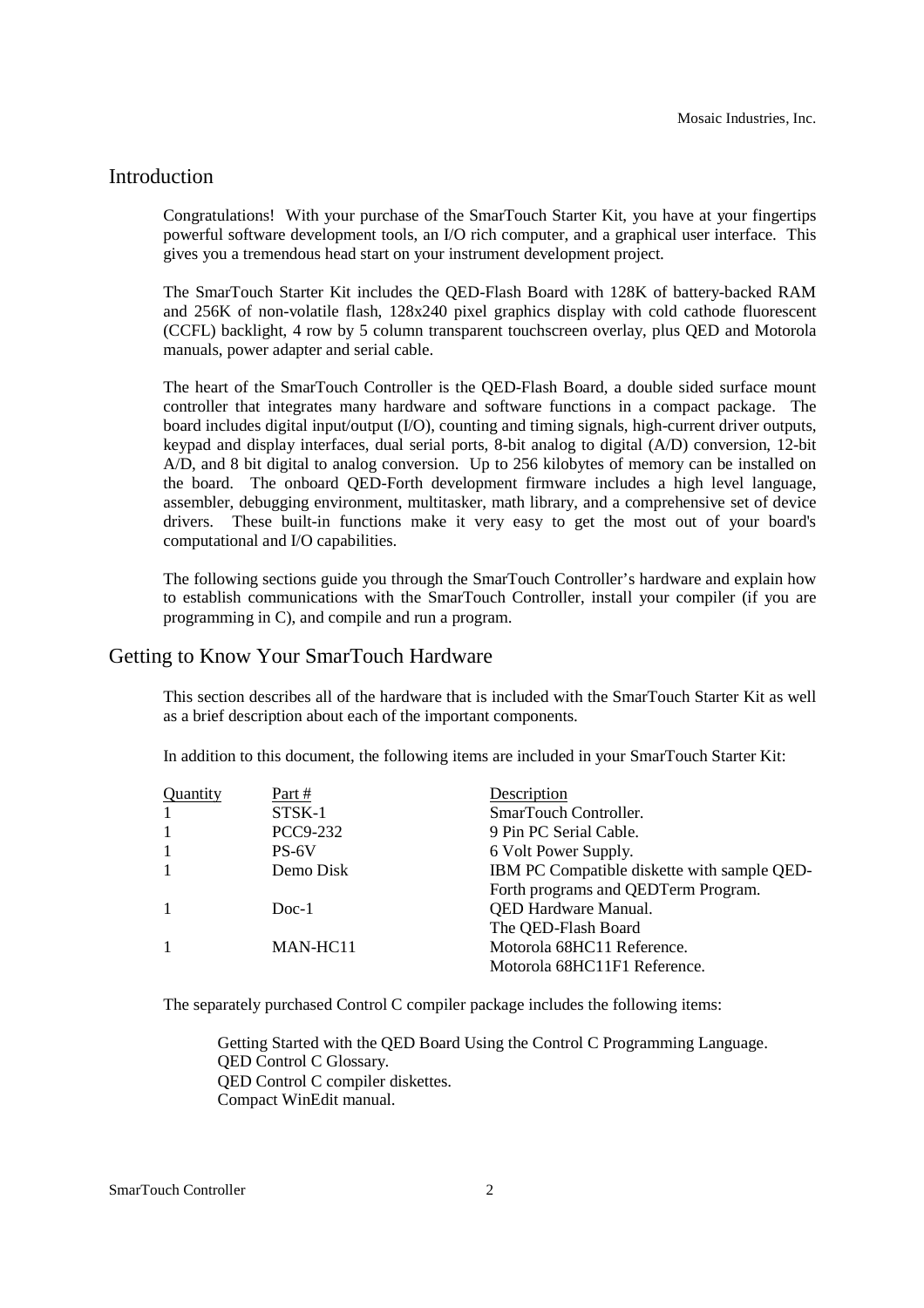If the Control C compiler package was not purchased, the starter kit includes:

 Getting Started with the QED Board Using the Forth Programming Language. QED-Forth Glossary Version 3.1 QED Software Manual

If you are missing any of these items, please contact Mosaic Industries, Inc. at (510) 790-1255.

#### **Overview of the SmarTouch Controller Hardware**

The brains behind the SmarTouch Controller is the QED-Flash Board. This double sided surface mount board comes with 256K of flash memory and 128K of battery backed RAM. For information about the dip switch settings and the memory map see "Update Notice: The QED-Flash Board (QED-4 Board)".

Figures 1 and 2 show the key components of the SmarTouch Controller and the QED-Flash Board.



Figure 1: Top view of the SmarTouch Controller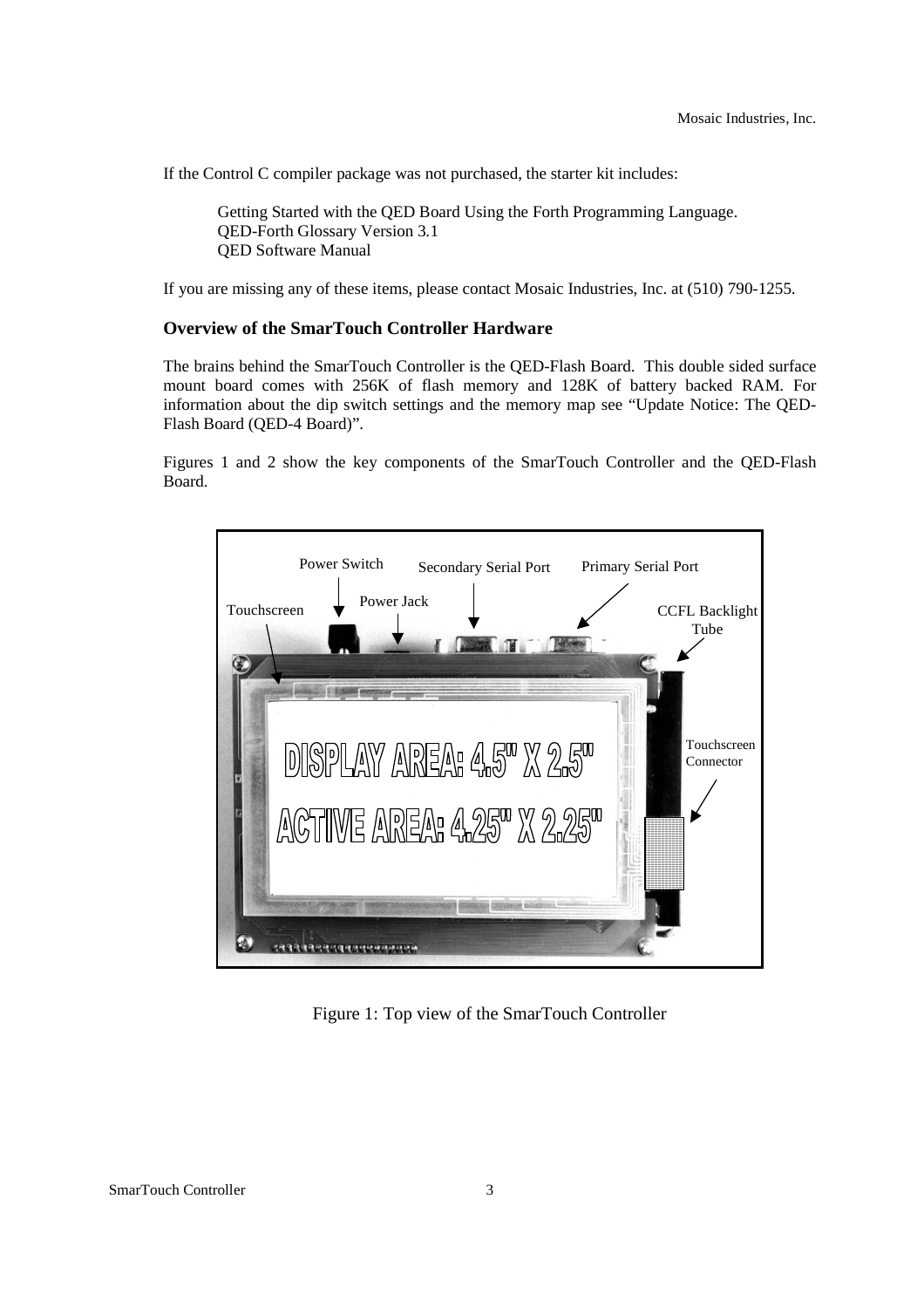

Figure 2: Bottom view of the SmarTouch Controller

The important components of the SmarTouch Controller are the primary and secondary serial ports, power jack, power switch, high current connector, piezoelectric buzzer, contrast pot, and jumpers shown in Figures 1 and 2. All of these components are mounted on the Graphics Interface Board (GIB) which mounts behind the 128x240 pixel graphics display. The primary serial port can be configured for RS-232 communication up to 19,200 baud. Its 9-pin connector is located behind the upper right hand corner of the display as shown in Figure 1. The secondary serial port, which can be used for peripheral devices such as a printer or a barcode reader, has a maximum baud rate of 2,400. Its 9-pin connector is located between the primary serial port and the power jack. To enable the secondary serial port, turn dip switch 5 on the QED-Flash Board ON. In the default configuration, dip switch 5 is OFF. For more information about serial communications see Chapter 11 of the QED Hardware Manual.

The power jack is located between the secondary serial port and the power switch. The SmarTouch Controller can be powered by any power supply that can deliver 6-12VDC @ 500 mA. The power switch, located between the power jack and the high current connector, controls power to the SmarTouch Controller. The switch is in the "off" position when it is depressed away from the GIB.

The piezoelectric buzzer allows audio feedback for software events such as button presses or alarms. As shown in Figure 2, the buzzer is located between the high current connector and the contrast pot.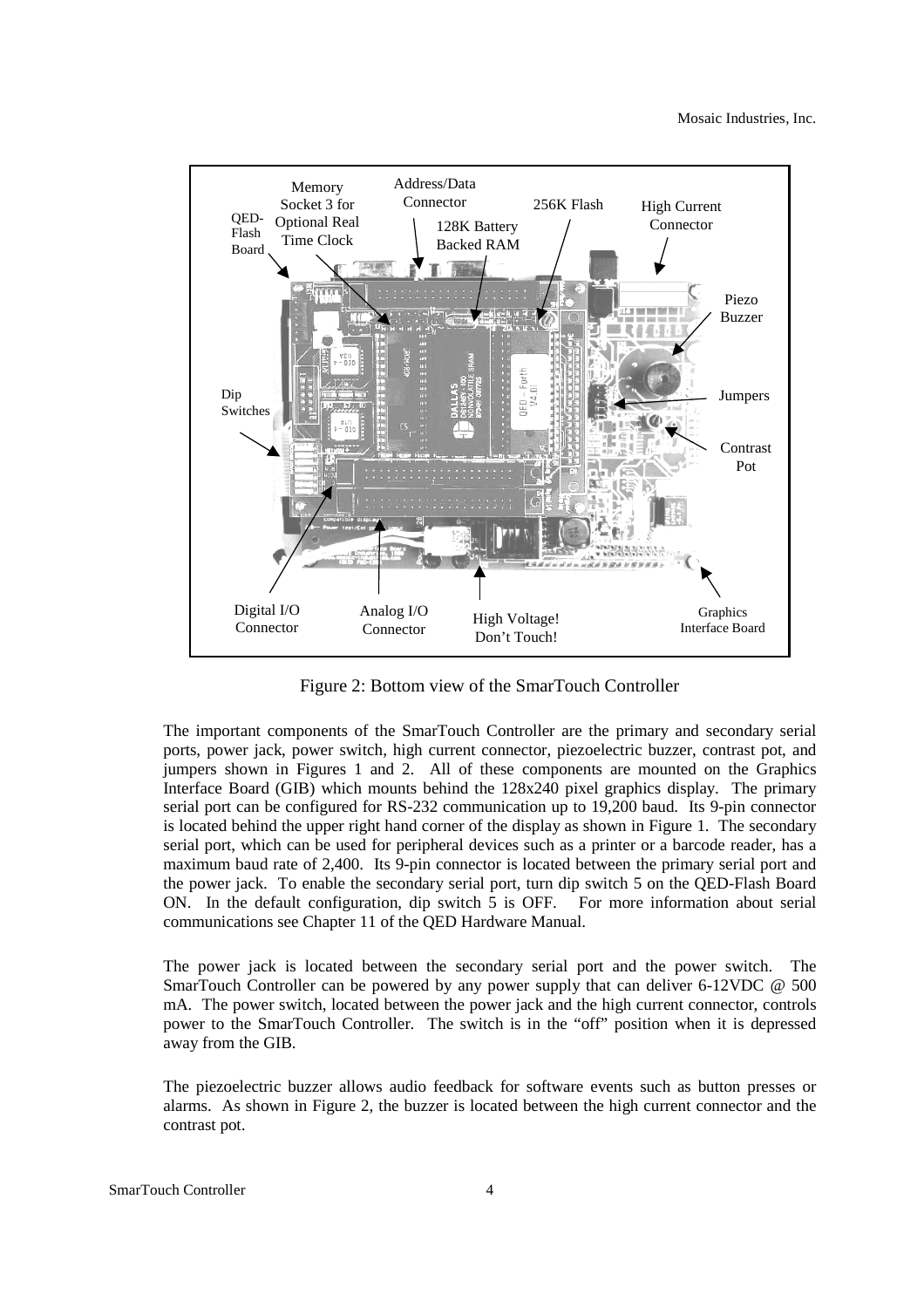The contrast potentiometer (pot) adjusts the contrast of the display and is located below the piezoelectric buzzer. The contrast of the display is properly set before each unit is shipped. If further adjustment is required, simply turn the pot with a small screwdriver. Jumpers at J12, located between the QED-Flash Board and the piezoelectric buzzer, enable the onboard contrast pot. If the contrast pot needs to be mounted in a different location (on an external panel, for example), these three jumpers can be removed and an external pot can be wired via a simple cable to the jumper pins. Jumpers J13 and J14, located above the jumpers at J12, are used to override the power switch. If either of the jumpers is installed, the SmarTouch Controller is always on regardless of the switch position.

The SmarTouch Controller has four MOSFET high current drivers named HC0-HC3. The high current screw-terminal connector shown in Figure 2 provides a convenient way to connect to the high current lines (HC1 – HC3) and their onboard snubber diodes,  $V+$  raw power, and ground of the SmarTouch Controller. The connector is located in the upper right hand corner of the GIB next to the power switch as shown in Figure 2. The legend on the GIB identifies the signals on the 6-pin screw terminal connector. High current driver HC0 is not brought out to the connector because it controls the onboard piezoelectric buzzer. Thus, the onboard snubber diodes cannot be connected to a voltage lower than 5 volts or the piezoelectric buzzer will be continually on. High current driver HC1 controls the CCFL backlight. For more information on how to use the high current drivers or how to disconnect the backlight from HC1, see Appendix A.

We have included a working software demo in each SmarTouch Controller. It automatically starts when power is first applied and the power switch is turned on. The demo displays a row of buttons across the top of the display. Pressing on a button brings up a graphical control screen. This is a good way to verify that all of the hardware is working properly and also demonstrates some basic capabilities of the menu control software.

# Establishing Communications with the SmarTouch Controller

Now that you know where your serial and power connectors are, follow these simple steps to set up your system:

- 1**.** Examine the settings of the 7 onboard switches**.** Dip switches 1, 5, 6, and 7 should be turned OFF by depressing the side of the switch towards the edge of the board**.** Dip switches 2, 3, and 4 should be turned ON. The function of each dip switch is described in "Update Notice: The QED-Flash Board (QED-4)"**.**
- 2. Connect the female end of the 9-Pin serial communications cable to your computer terminal's serial communications port (typically "COM2") and the male end to the primary serial port on the SmarTouch Controller (see Figure 1)**.**
- 3. Power up your PC computer or terminal**.**
- 4. Install the QEDTerm Terminal Program. If you are using an IBM compatible PC that runs Windows, we recommend that you use the "QEDTerm" program that comes on the QED Demo and Driver disk or downloaded from our website: http://www.mosaic-industries.com.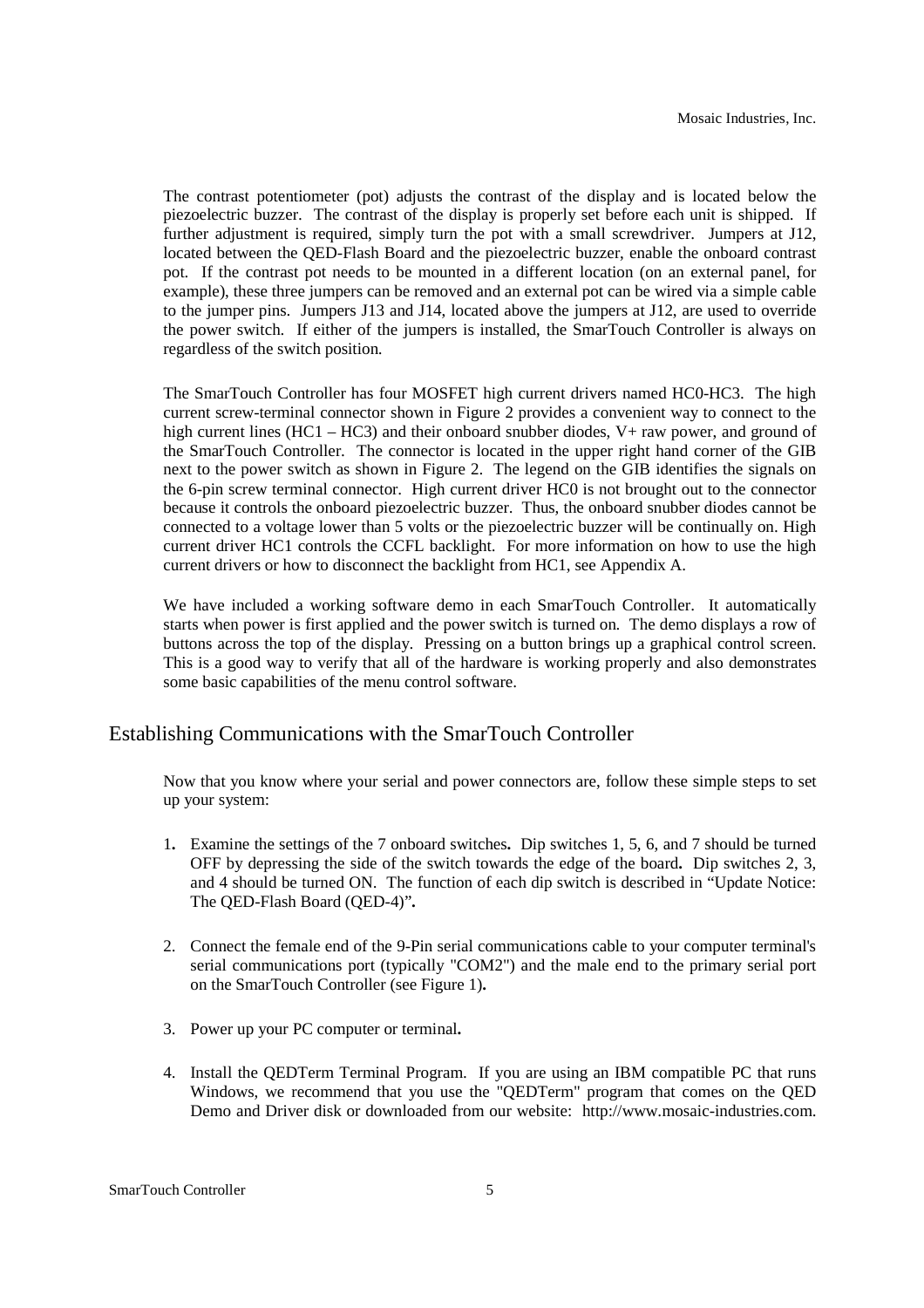To install QEDTerm, simply copy the files QEDTerm.exe, QEDTerm.ini, and QEDTerm.hlp from A:\qedterm to your working directory (C:\work for example) on your computer.

The icon named "QEDTerm.exe" opens the terminal program and configures it for QED communications. Double clicking on this icon starts the terminal using the configuration file called QEDTerm.ini; this configures communications with the QED Board using COM2 at 9600 baud, no parity, and 1 stop bit**.** Xon/Xoff flow control is enabled, and the file transfer options are set so that the terminal waits for a linefeed  $(\Delta J)$  character before sending each line (this is very important)**.**

 Configuring QEDTerm is explained in detail in Appendix A of "Getting Started with the QED Board Using the Control C Programming Language" or "Getting Started with the QED Board Using the Forth Programming Language". Please consult this section if your PC has non-standard interrupt settings or if COM2 has been "tied up" by other hardware such as a fax/modem that uses the serial port.

- 5. Plug the wall transformer into a 110 VAC outlet**.** Insert the 6 volt DC wall transformer's plug into the power jack on the SmarTouch Controller and turn the power switch ON by depressing the side of the switch towards the edge of the Graphics Interface Board. The demonstration program should appear on the screen. Press one of the buttons at the top of the display to see sample control screens. The demo does not control any digital or analog I/O.
- 6. Disable the demo software that is installed in the SmarTouch Controller by turning ON dip switch 6, turning ON dip switch 7, turning OFF dip switch 7, and finally turning OFF dip switch 6. Once the demo is disabled, it can not be restarted. This "special cleanup" procedure places the SmarTouch Controller in a pristine state with no application program running. For more information see Chapter 4 in "Getting Started with the QED Board Using the Control C Programming Language" or Chapter 11 in the QED Software Manual.
- 7. Each time the SmarTouch Controller is turned on or reset, the following message should appear on your QEDTerm screen:

QED-Forth V4**.**xx

where "V4.xx" represents the current software version number of your QED Board. If no message appears:

- Verify that power is being properly applied to the OED Board.
- Verify that the serial cable is properly connected.
- Follow the detailed terminal configuration directions in Appendix A of "Getting Started with the OED Board Using the Control C Programming Language" or "Getting Started with the OED Board Using the Forth Programming Language".
- Call Mosaic Industries if you are still having trouble.

With your SmarTouch Controller powered up and your terminal communicating with it, an "ok" message appears on the screen each time you press the carriage return**.** This message indicates that the onboard QED-Forth operating system is ready to receive commands**.** Now you are ready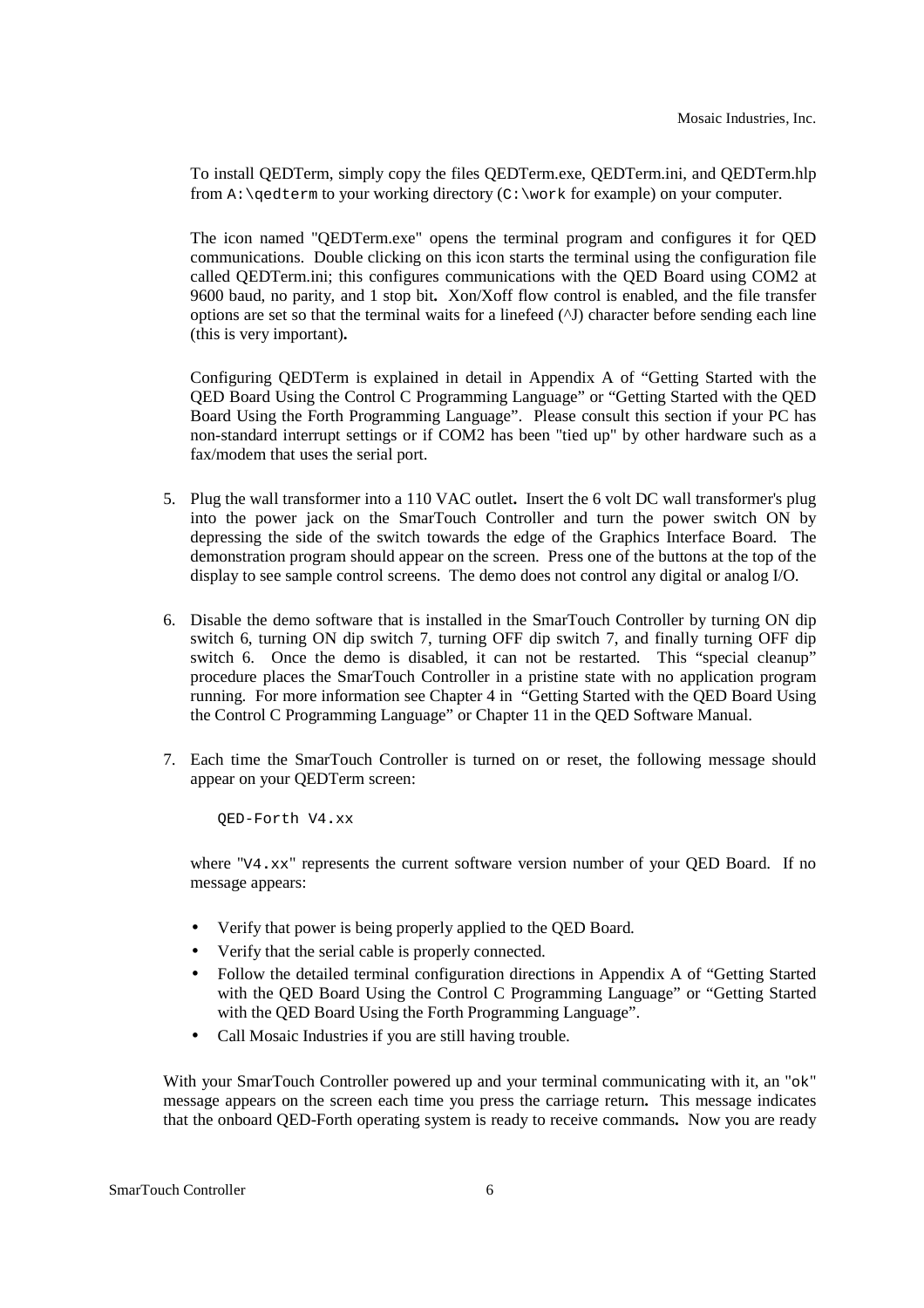to install your compiler (if you are programming in C) and compile a program. If you are programming in Forth, skip to the section titled "Programming the SmarTouch Controller using QED-Forth".

# Installing Your Control C Compiler

This section describes how to run the installation program that sets up the QED Control C compiler and the WinEdit editor on your IBM-compatible. The next section describes how to start compiling and running programs.

The C Development Software runs on any PC-compatible computer based on a 386, 486, or Pentium processor and running the Microsoft Windows 3.1, Windows 95, Windows 98, or Windows NT operating system. The C compiler is distributed on 3.5" high density diskette media.

The Windows-based installation program is very easy to use. After closing any running applications (word processors, etc.), insert the QED Control C Disk 1 into your floppy disk drive  $(A: \text{ or } B:$ ).

If you have Windows 3.1, choose "Run" under the "File" menu in either the Windows Program Manager or the Windows File Manager. If you have Windows 95, Windows 98, or Windows NT, click the "Start" button and select the "RUN..." menu item. Now type the command:

A:\INSTALL

where A: represents the disk drive where you inserted the diskette. Press "OK" to start the installation program.

Then follow the instructions that appear on your computer screen to install the compiler and WinEdit software, pressing the "Next" button to continue the installation process. The software must be installed onto a hard disk. The installer program will tell you how much disk space is required, and how much space is available on your hard drive. The installation typically requires between 4 and 7 Megabytes, depending on your system configuration.

The installation process takes just a few minutes. You can abort the installation at any time by pressing the "Cancel" button. The installer program reminds you to close any running applications before starting, presents the Fabius License Agreement, checks to see if there is a prior version of the Fabius compiler on the hard drive, and then asks for your name, your company name, and your Serial Number. Type in the Serial Number printed on the installation diskette. Then the installer asks you to specify the name of the directory on your hard drive where the QED Control C compiler will be stored on your hard drive. The default directory name is

\FABIUS

which is the name of the company that created the compiler. We recommend that you accept the default directory as shown. You can specify any directory name that you want, but things will be much simpler for you if you stick with the default name for now. Using the default 'FABIUS'

SmarTouch Controller 7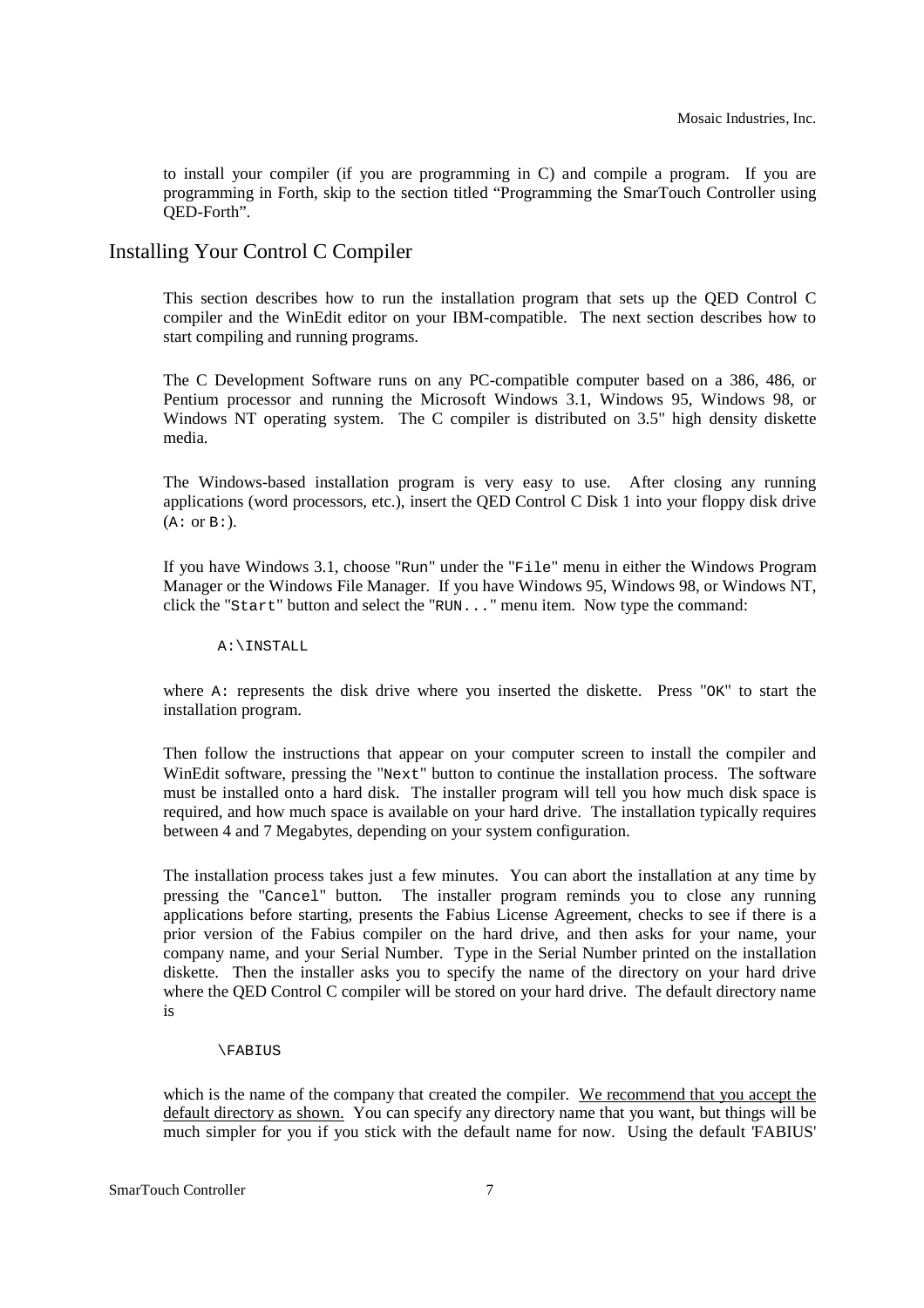directory name allows you to take advantage of all of the pre-coded batch files that automate compilation without making any changes. To change the default directory name or location, see Chapter 4 in "Getting Started with the QED Board Using the Control C Programming Language".

During installation, you will be prompted when to insert another specified diskette; press "OK" to continue after swapping in the appropriately numbered installation diskette. At the end of the installation process, the program will modify some system files including your AUTOEXEC.BAT file so that the new compiler can be easily found by the operating system. It will create some Windows icons that are discussed further below. The last screen asks you to press the "Finish" button to complete the installation process; this automatically re-boots your computer to put the new compiler PATH into effect.

The next section guides you through compiling, transferring, and running a simple program.

# Programming the SmarTouch Controller Using Control C

In the previous sections we learned about the SmarTouch Controller's hardware, established serial communications, and installed the C compiler and WinEdit development environment on the PC. Now we'll see how easy it is to compile, download and execute a C program. In this section we'll be running a simple application that writes a few lines of text to the display and scans the touchscreen looking for any touches.

#### **Let's Compile a C Program**

The source code for the example program is in the S\_TOUCH.C file. This file is located in the root directory  $(A:\)$  on the Demo and Driver Disk that is shipped with each SmarTouch Controller. Here is a brief summary of how to compile the program:

- 1. Copy the source code file, S\_TOUCH.C, into your working directory on your PC. At a dos prompt type: copy  $A:\S$  TOUCH.C C: work to copy S\_TOUCH.C to the work directory. Or if you are using Windows Explorer, simply drag the icon named S\_TOUCH.C on to the work directory.
- 2. Open the WinEdit editor by double-clicking on its icon. If WinEdit is already active, you can also enter it by clicking in its window or by holding down the Alt key and pressing the Tab key until you see the WinEdit announcement.
- 3. Choose "Open" from the WinEdit "File" menu, and open the file named  $S$ \_TOUCH.C in the A: $\setminus$ directory.
- 4. Click on the editor's "MAKE" icon (the hammer) to compile the source code file and automatically generate a download file named S\_TOUCH.TXT ready to be sent to the SmarTouch Controller. (For experts - This is equivalent to typing CC S\_TOUCH.C at the DOS prompt).
- 5. When the compilation is done, a dialog box says "Compile Complete" and asks you whether you want to "Analyze Results" (that is, step through any error or warning messages, highlighting the corresponding source code line), or "Load Output File" (that is, view the file containing messages generated during compilation), or "Cancel". We know that there are no compilation errors, so it's OK to press "Cancel" now. You can always go back later and analyze the error messages or view the compiler output file if you wish.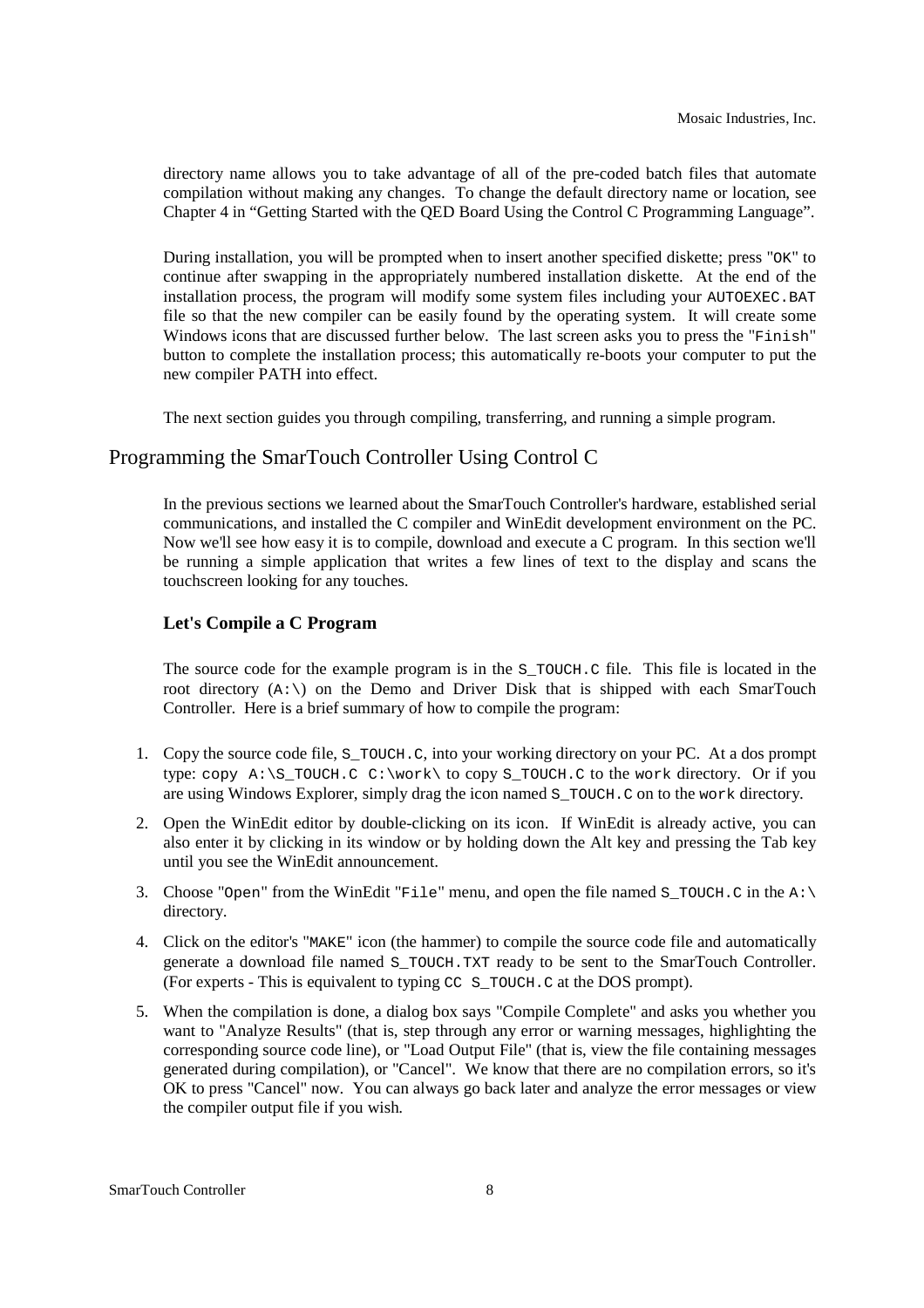#### **Download a C Program to the SmarTouch Controller**

Now that the program is compiled, you can download it to the SmarTouch Controller. Transferring the compiled program to the SmarTouch Controller will overwrite the demo program.

- 1. Enter the "QEDTerm" program by double clicking on the "QEDTerm" icon. Or, if QEDTerm is already active, enter it by clicking in its window or by holding down the Alt key and pressing Tab until you see the QEDTerm announcement.
- 2. Choose "Send File" from the "File" menu, change the directory to  $C:\QED$  by clicking on the appropriate directories, and double click on the S\_TOUCH.TXT

filename to transfer the download file to the SmarTouch Controller.

You will see a hexadecimal download in Motorola S2-record format scroll across your terminal window. At the end of the download you will see some brief Forth function definitions; these are telling the Forth compiler the names of the individual functions and variables so that we can interactively execute the functions in the S\_TOUCH.C file. For more information on using the interactive debugger see Chapter 5 in "Getting Started with the QED Board Using the Control C Programming Language".

#### **Run the Program**

To run the program, simply type

main

from the terminal window. Several things should happen:

1. You should see the message:

Hello world!

printed in your terminal window.

2. You should see the following message on your display:

 Welcome! Touch the screen to see how the display & touchscreen work together

3. If you press any location on the touchscreen, you should see the message

I'd rather be...

SmarTouch Controller 9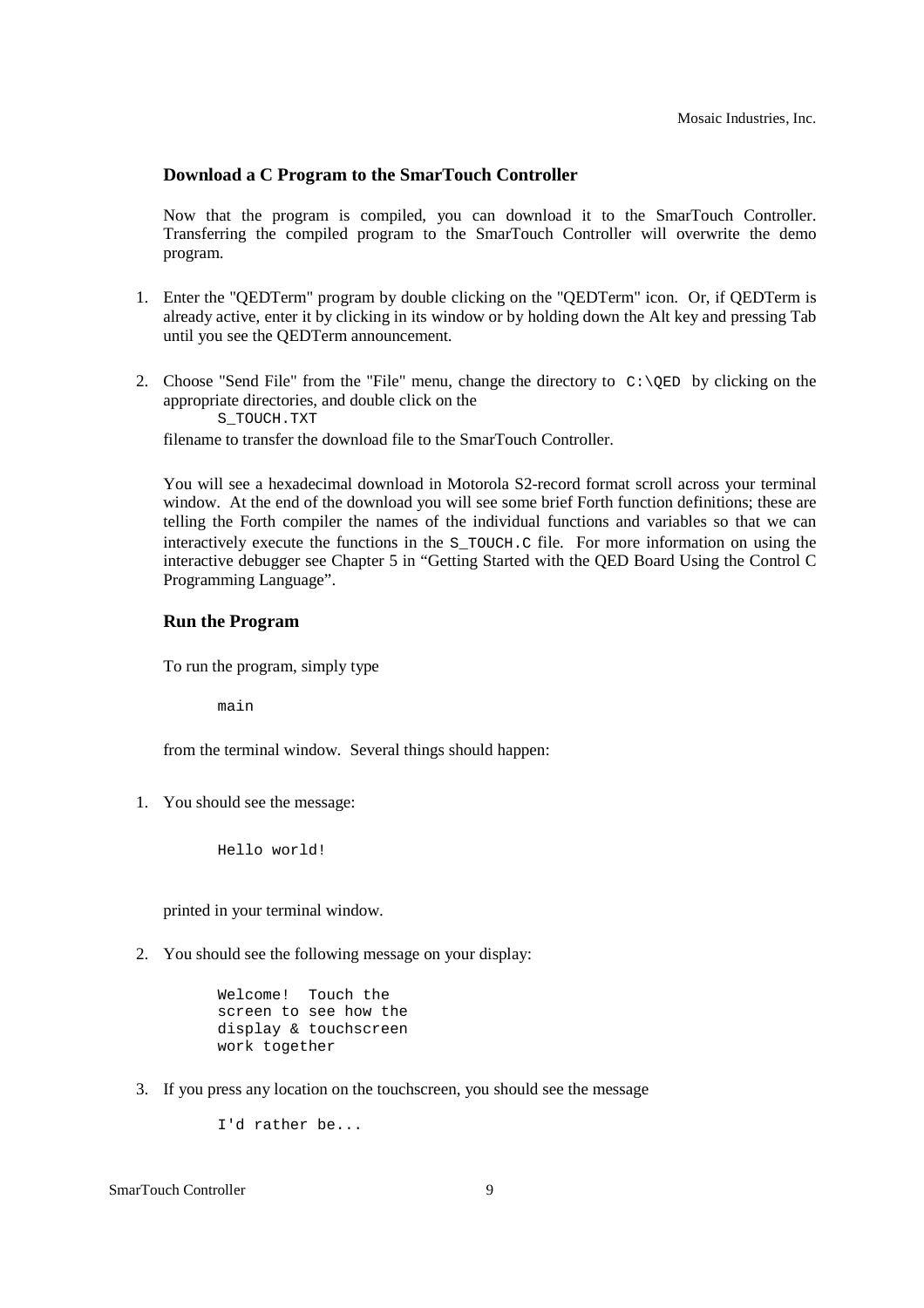on the first line, followed by a message on the second line that varies depending on the column of the touchscreen that you choose. Try it out. To terminate the test, push the left-most column of the touchscreen; you'll see the message

```
 I'd rather be... 
Done with this test.
```
 Now if you type carriage returns from your terminal, the QED-Forth monitor will respond with the "ok" prompt, meaning that it is ready for the next command.

You can type:

main

from your terminal any time you like, and the main function as defined in the latest download file will be executed.

You have now compiled, transferred, and executed a program on the SmarTouch Controller! For a more extensive example, see Chapter 4 in "Getting Started with the QED Board Using the Control C Programming Language".

## Programming the SmarTouch Controller Using QED-Forth

In the previous sections we leaned how to install the C compiler and compile, download, and execute a C program. Now we show you how to download and execute a Forth program that writes a few lines of text to the display and scans the touchscreen looking for any touches.

The SmarTouch Controller accepts serial commands from a terminal which is typically a personal computer (PC). QED-Forth's onboard interpreter, compiler, and assembler compiles your program into executable code in the SmarTouch Controller's memory, and the code can be immediately executed by simply stating the name of a routine. This encourages a productive iterative programming style.

If you wanted, you could program a SmarTouch Controller application by typing in your application program one line at a time from a terminal. For all but the shortest programs, this would be a tedious process. Fortunately, there is a better way. All you need is a text editor program and a terminal emulation program that runs on your PC. The text editor allows you to create and modify text files and save them on the computer's disk drive. The terminal program allows you to send and receive characters via the PC's RS232 serial port to communicate with the SmarTouch Controller. Thus you can rapidly edit your source code into files which can be downloaded to the SmarTouch Controller. Ideally, you should set up your PC so that you can switch between the editor and terminal programs quickly and easily.

A simple program, named "S\_TOUCH.4TH", demonstrates how to use the touchscreen and the display. This program is available on the Demo Disk that is included with each SmarTouch Controller.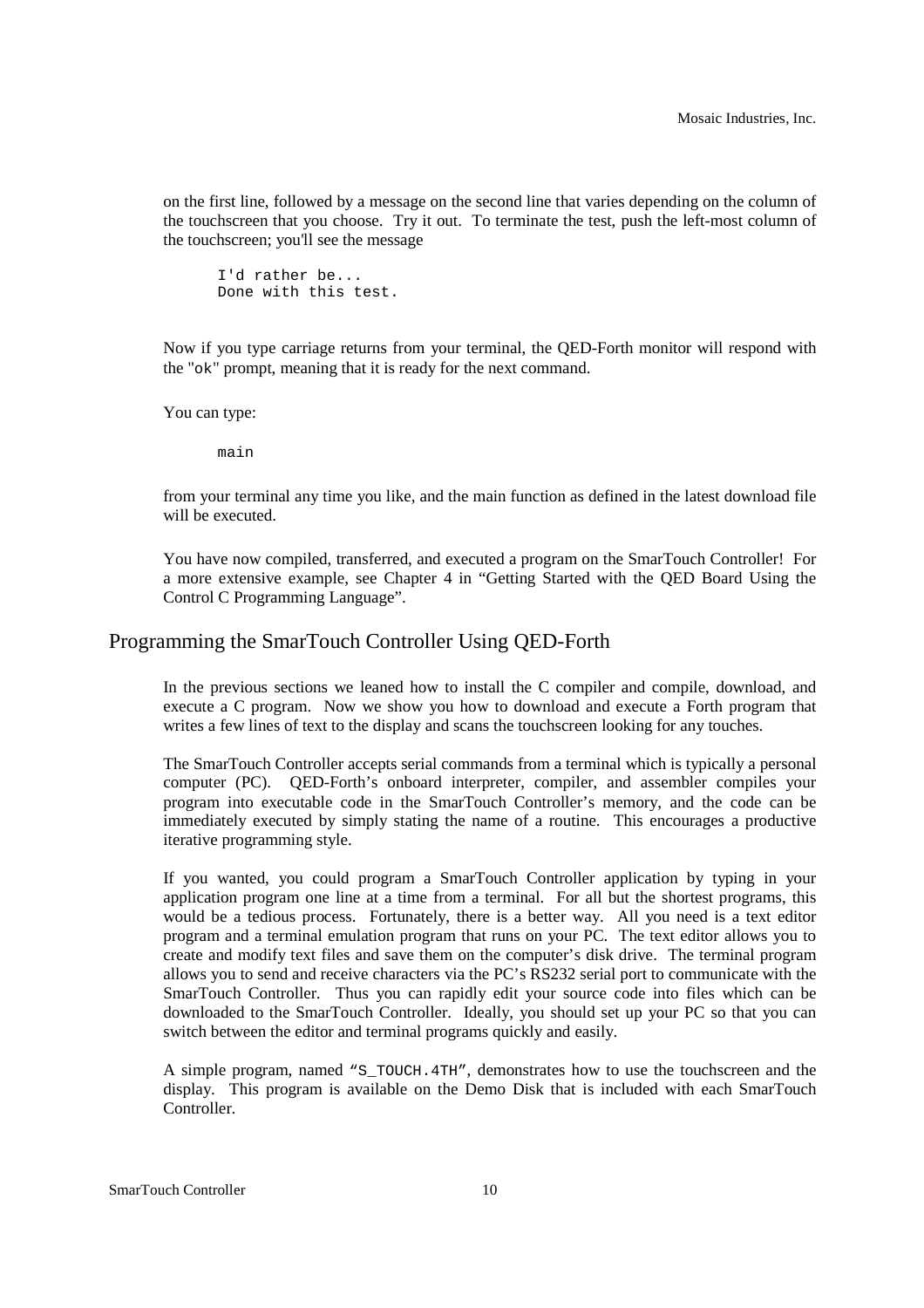#### **Download a Forth Program to the SmarTouch Controller**

To download the sample Forth program to the SmarTouch Controller:

- 1. Enter the "QEDTerm" program by double clicking on the "QEDTerm" icon. Or, if QEDTerm is already active, enter it by clicking in its window or by holding down the Alt key and pressing Tab until you see the QEDTerm announcement.
- 2. Insert the Demo Disk sent with the SmarTouch Controller and choose "Send File" from the "File" menu. Change the directory to  $A:\ \mathcal{A} \rightarrow \mathcal{A}$  by clicking on the appropriate directories, and double click on the

S\_TOUCH.4TH

filename to transfer the file to the SmarTouch Controller.

You will see the lines of the program scroll across your terminal window. If any errors occur, the terminal program will automatically terminate the transfer process. No errors should occur when transferring this file.

#### **Run the Program**

To run the program, simply type

hello

from the terminal window. Several things should happen:

3. You should see the message:

Hello world!

printed in your terminal window.

4. You should see the following message on your display:

```
 Welcome! Touch the 
screen to see how the 
display & touchscreen 
work together
```
3. If you press any location on the touchscreen, you should see the message

I'd rather be...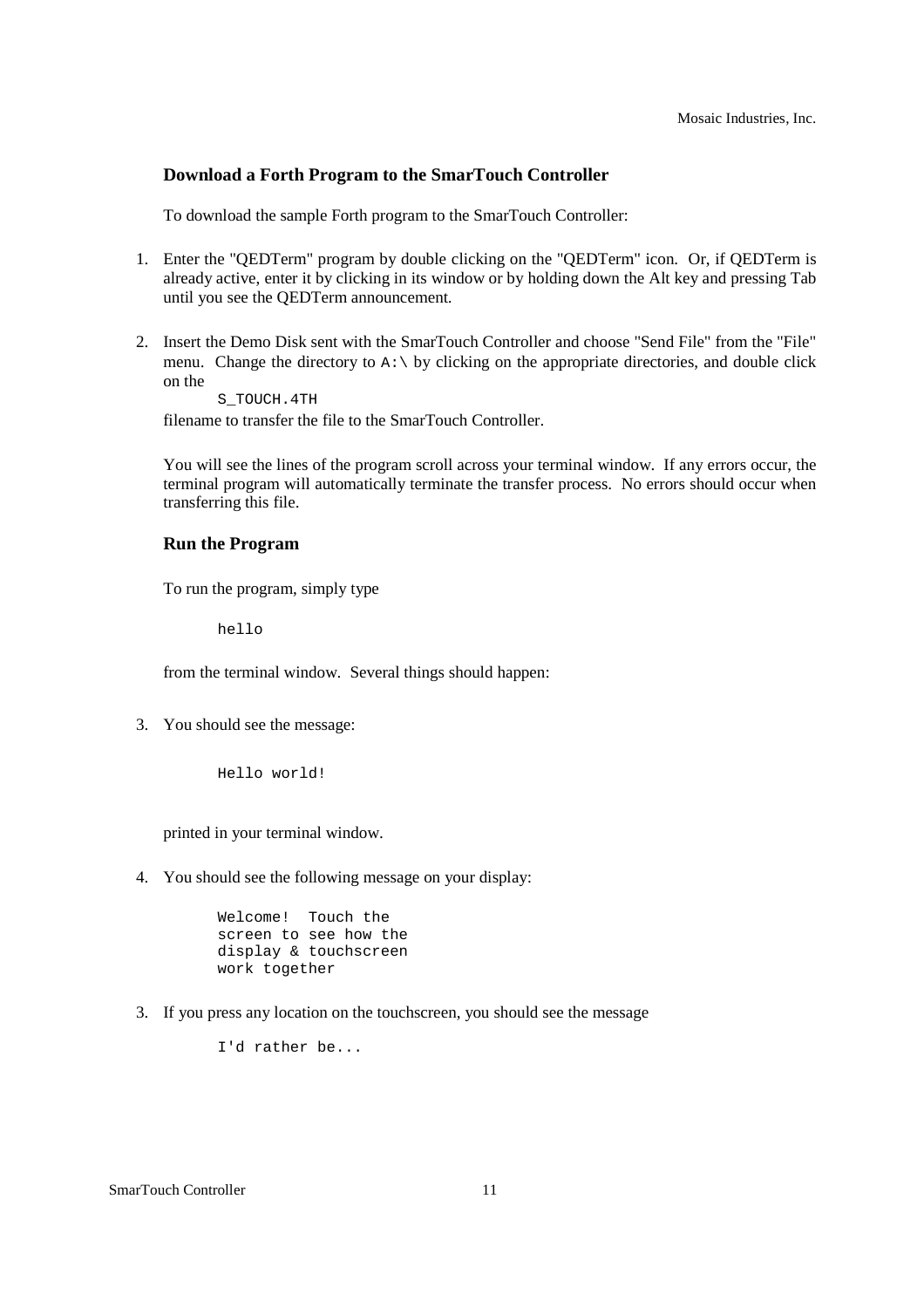on the first line, followed by a message on the second line that varies depending on the column of the touchscreen that you choose. Try it out. To terminate the test, push the left-most column of the touchscreen; you'll see the message

 I'd rather be... Done with this test.

 Now if you type carriage returns from your terminal, the QED-Forth monitor will respond with the "ok" prompt, meaning that it is ready for the next command.

You have now compiled, transferred, and executed a program on the SmarTouch Controller! For a more extensive example, see Chapter 2 in "Getting Started with the QED Board Using the Forth Programming Language".

#### Appendix A: High Current Drivers

The SmarTouch Controller has four MOSFET high current drivers. Each driver can sink up to 150 mA continuously, or up to 1 Amp on an intermittent basis at voltages as high as 60 V. Onboard snubber diodes suppress inductive kickback, so the drivers can be used to control solenoids, motors and other inductive loads. High current driver HC0 controls the onboard piezoelectric buzzer and high current driver HC1 controls the CCFL backlight. HC1 controls a relay whose contacts control the backlight. The contacts can be shorted by installing a 0 Ohm resister at R29 on the GIB, permanently turning on the backlight. If this is done, HCI can be used for other purposes. Keep in mind that HC1 will still actuate the relay.

Figure 3 shows how to connect a DC load (a DC motor is shown) to the MOSFETs.



Connecting a load using onboard power. Connecting a load using external power.

Figure 3: How to Connect a DC Load to the MOSFETs

The routines SET.HIGH.CURRENT and CLEAR.HIGH.CURRENT (SetHighCurrent() and ClearHighCurrent() in C) are used to control high-current drivers. SET.HIGH.CURRENT (SetHighCurrent() in C) accepts a 4-bit mask and turns on the drivers that correspond to "1"s in the mask. CLEAR.HIGH.CURRENT (ClearHighCurrent() in C) accepts a 4-bit mask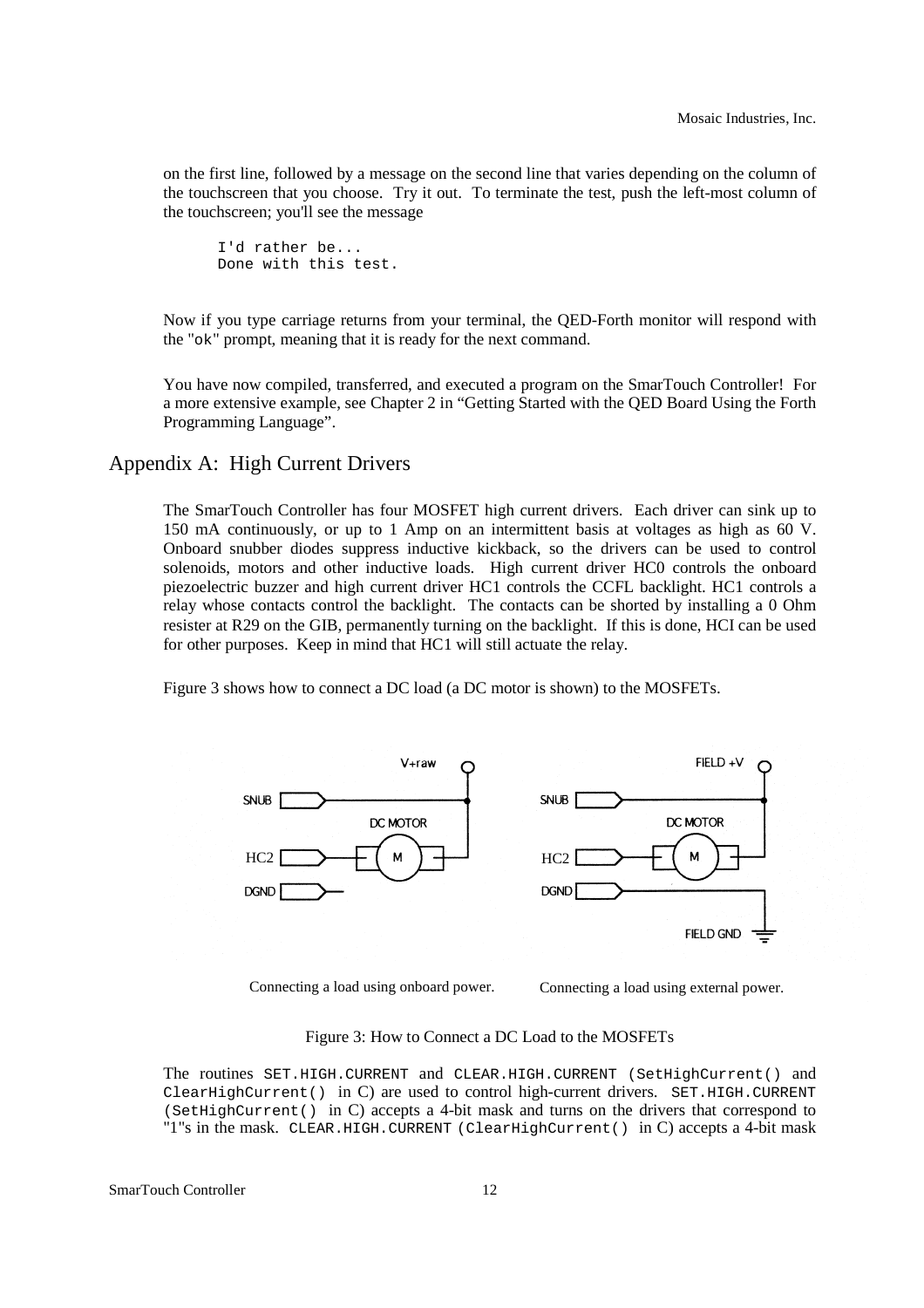and turns off the drivers that correspond to "1"s in the mask. Note that "turning on" a driver allows it to sink current, thereby pulling the voltage at the output pin towards ground. "Turning off" a driver prevents it from sinking current. For example, to turn on all four high current drivers, execute

| SetHighCurrent( 0x0F)<br>OF SET.HIGH.CURRENT<br>HEX   | (C)<br>(Forth) |
|-------------------------------------------------------|----------------|
| Then, if you execute                                  |                |
| ClearHighCurrent( 0x01 )<br>CLEAR.HIGH.CURRENT<br>ი 1 | (C)<br>(Forth) |

you will turn off driver number 0 while leaving the state of the other three drivers unchanged.

## Appendix B: Guide to the QED Manuals

The following guide will help you to select the correct manual for the information that you need.

#### Getting Started with the QED Board Using the Control C Programming Language

This manual combines an introduction to the QED Board with a detailed software manual for Control C programmers. It provides an overview of the QED Board, Product Design Kit (PDK), and the Industrial Control System (ICS) hardware, includes information about installing the C compiler, programming the QED Board in C, using the interactive debugger, introduction to the keypad and display, introduction to the serial communication ports, using the analog converters, review of arrays and EEPROM, digital I/O, high current drivers, timekeeping and interrupts, a turnkeyed application program example, and QEDTerm configurations.

#### Getting Started with the QED Board Using the Forth Programming Language

This is a brief introduction to the QED Board for Forth programmers. It includes information about QED, PDK, and ICS hardware, programming with QED-Forth, introduction to the serial ports, using the analog to digital converter, using the digital to analog converter, and QEDTerm configurations.

#### QED Hardware Manual

This book provides comprehensive documentation on all of the hardware aspects of the QED Board including the general purpose digital I/O, interrupts, programmable timer and pulse accumulator, serial peripheral interface (SPI), A/D and D/A converters, EEPROM, external interrupts, resets, operating modes, COP, memory mapped I/O, keypad and LCD display, serial communications, battery-backed real-time clock, powering the QED Board, a trouble shooting guide, QED connector pinouts, QED Board schematics, 68HC11F1 Hardware Registers, specifications of the QED Board and Product Design Kit, and data sheets for key onboard components.

#### QED Software Manual

This book provides comprehensive documentation on all of the software aspects of the QED Board in Forth including program development techniques, floating point mathematics, the heap memory manager, array, matrices, fast vector operations, solving simultaneous equations, curve fitting, fast Fourier transforms, structures, designing re-entrant code, multitasking, interrupts, register initializations, the LCD display, the keypad, the assembler, mass memory interface, a tour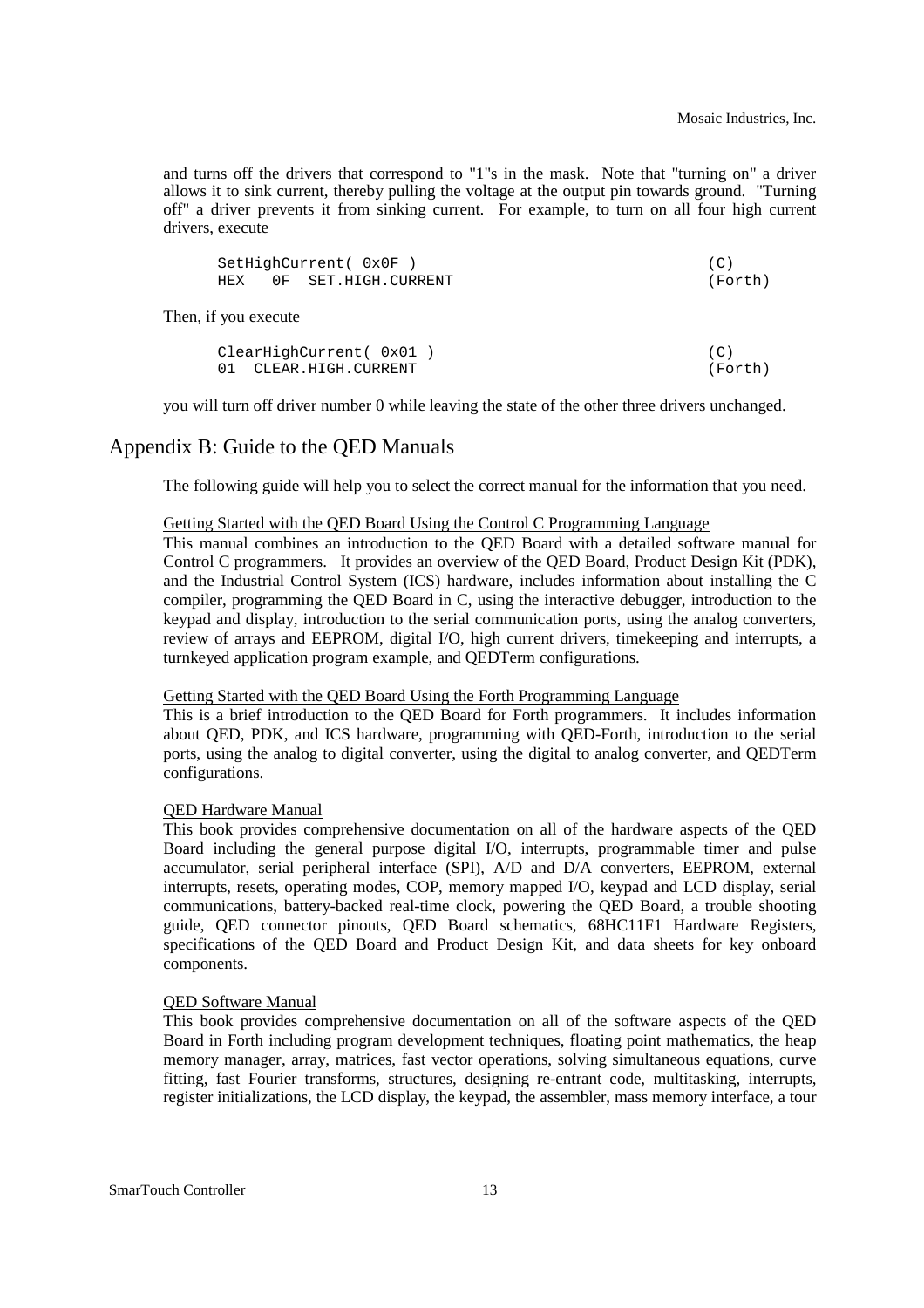of the users area, advanced topics, a turnkeyed application program example, the QED Board memory map, error handling, and the header format for dictionary names.

#### QED Control C Glossary

This comprehensive glossary of all Control C library functions includes: analog I/O functions, array functions, communications functions, heap functions, interrupt functions, multitasker functions, and extended memory functions for QED-2 and QED-3 Boards.

#### QED-Forth Glossary

This comprehensive glossary of all QED-Forth functions includes: array routines, control structures, device drivers, floating point routines, interrupt routines, math routines, matrix math routines, memory routines, multitasking and time-keeping routines, numeric conversion routines, stack operations, structures, and the assembly glossary for QED-2 and QED-3 Boards.

#### The QED-3 Board Hardware and Software Update Documentation

Documents the hardware and software differences between the QED-2 Board and the QED-3 Board including information about 16MHz operation, the new display interface and support for graphics displays, the keypad and touchscreen interface, high current drivers, A/D conversion, and multidrop RS-232.

#### Update Notice: The QED-Flash Board (QED-4 Board)

Documents the hardware and software differences between QED-3 Board and the QED-Flash Board including information about flash memory, dip switches, and memory map changes.